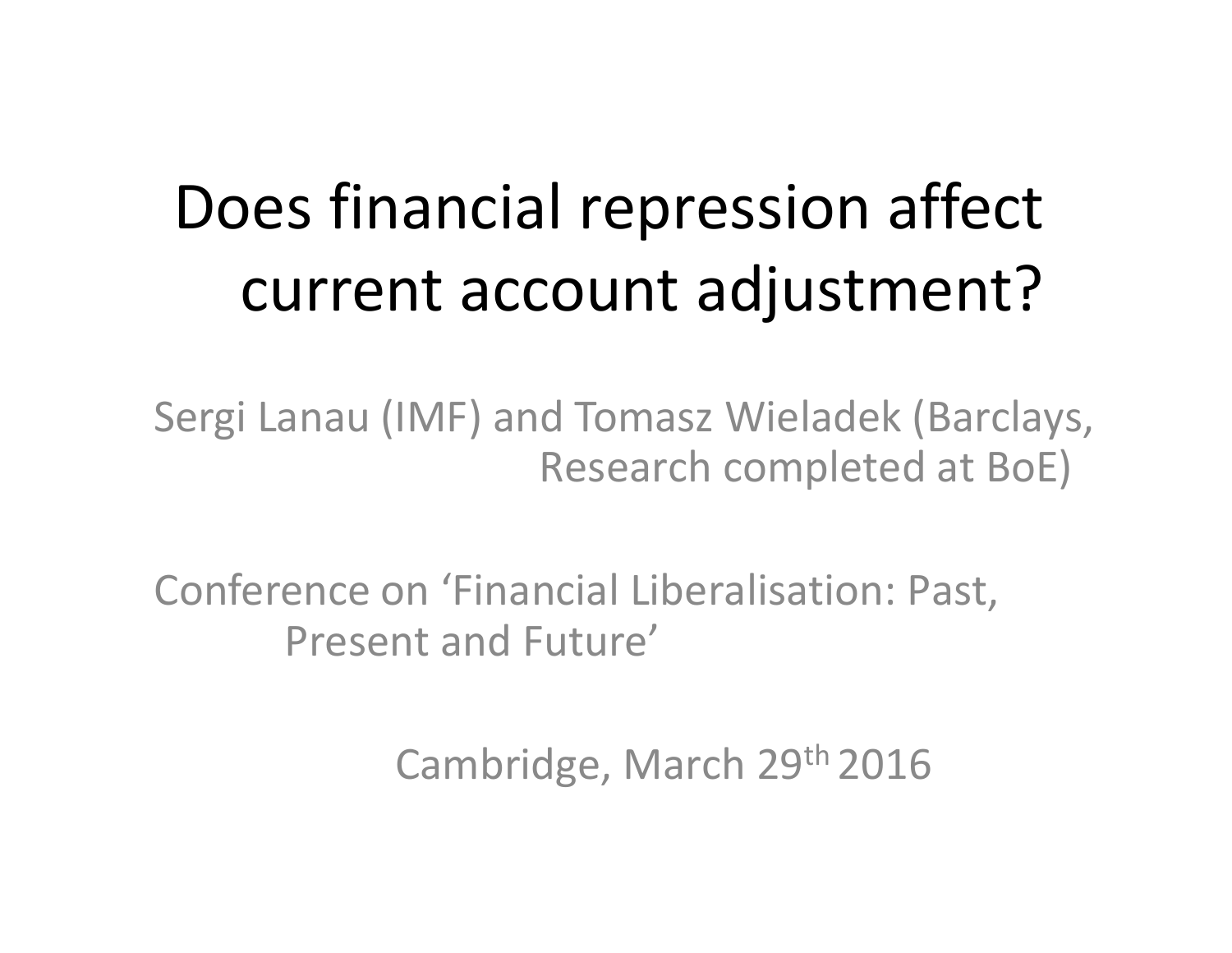#### Overview

- In the Intertemporal model of the current account liquidity constraints (financial liberalisation) affect the size/persistence response of the current account to net output shocks
- We test this hypothesis with an interacted Bayesian panel VAR model estimated on <sup>a</sup> sample on 79 countries from 1973‐2005
- Our results suggest that financial liberalisation is an important determinant of current account adjustment
	- $\rightarrow$  Greater liberalisation leads to a larger and more persistent current account response to the same size shocks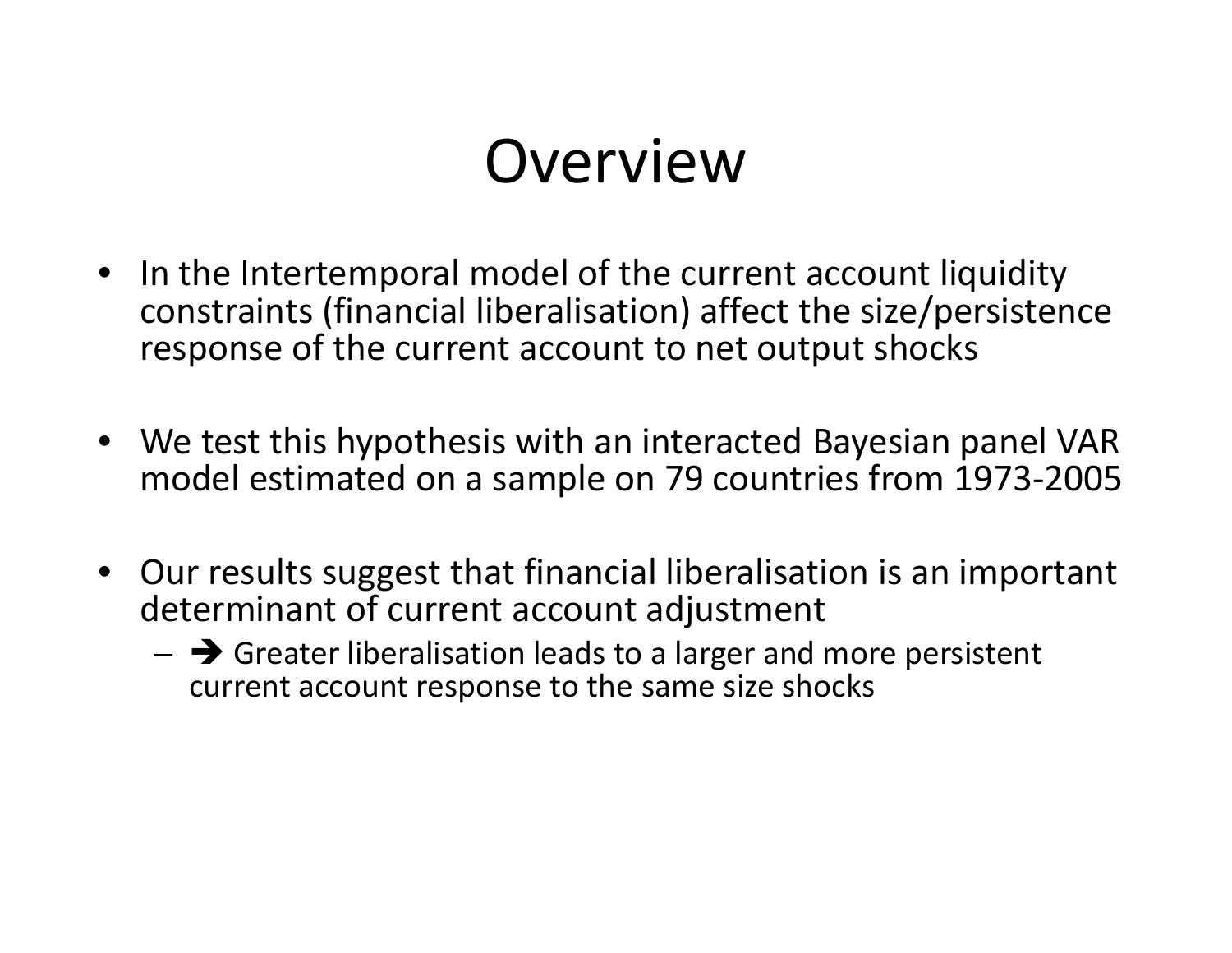#### CA balances became more persistent…



 $y = 0.9969x - 0.0018$  2003-2007

 $y = 0.7958x - 0.0037$  1983-1992

An AR(1) of CA/GDP on itself estimated on annual data suggests that persistence (AR(1) coefficient) has risen over time

 $y = 0.6515x - 0.0156$  1973-1982

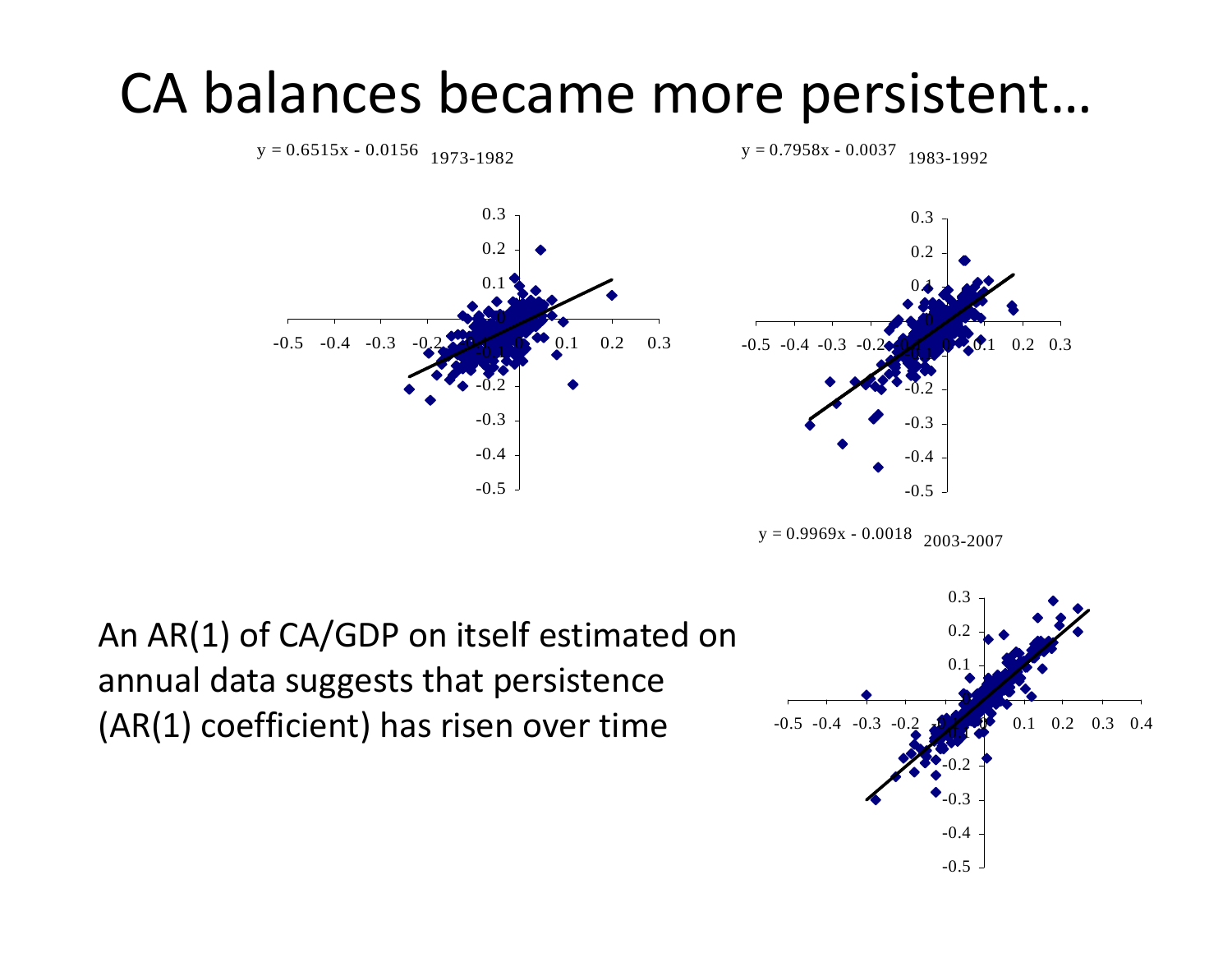## …and larger over time.

- $\bullet$  Conventional explanation relies on FX regimes (Friedman, 1953)
	- See also IMF WEO (2007)
- Chinn & Wei (2013) challenge this conventional wisdom
	- $-$  Little evidence for an impact of FX Regime on CA persistence

#### **Absolute value of CA over time**

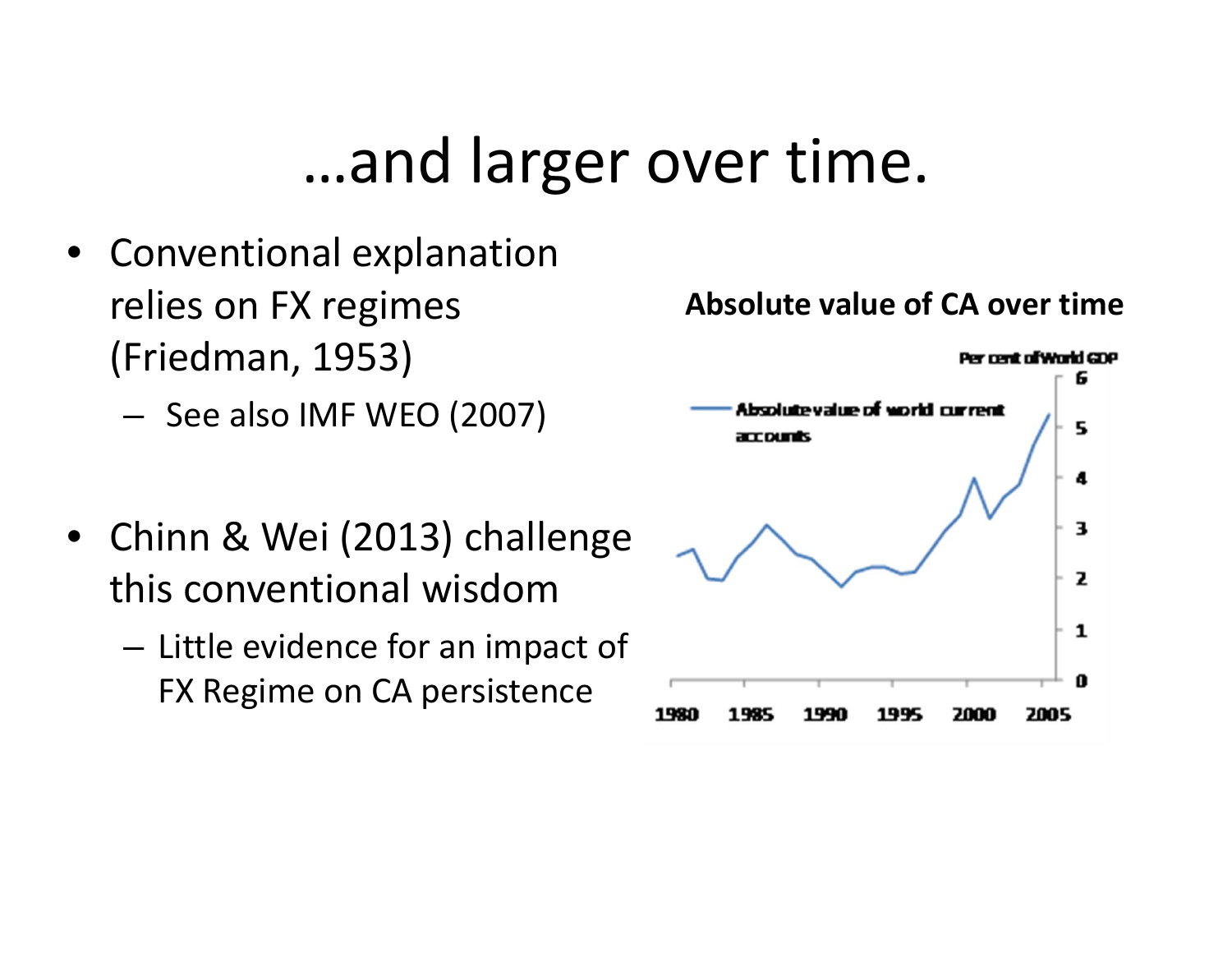## Could Financial Liberalisation be an explanation?

- Borio and Disyatat (2011) suggest that international financial system could have become more 'elastic' over time
- Idea dates back Jevons (1875)

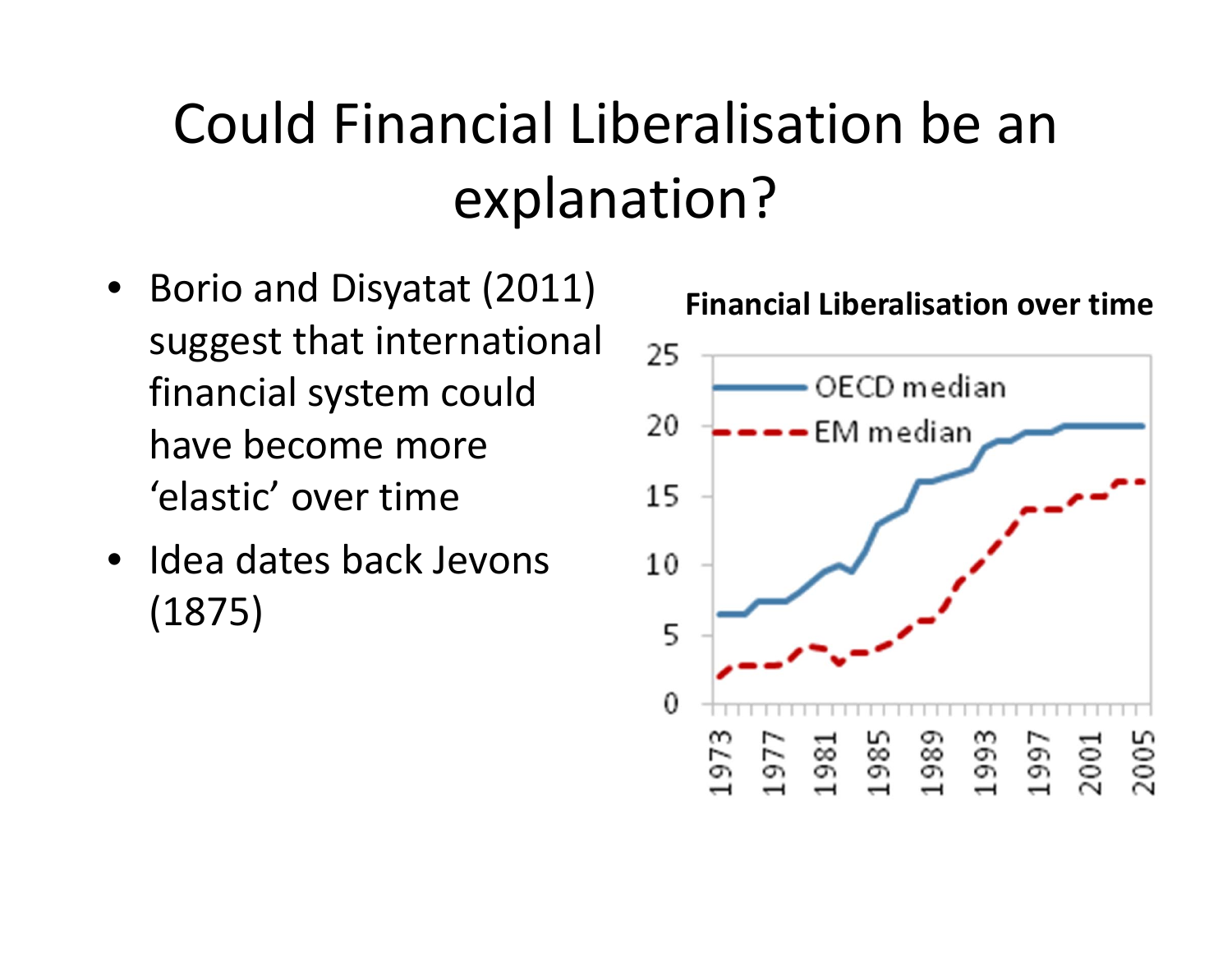## First paper to examine fin. liberalisation as a determinant of ca adjustment

- Use interacted panel VAR model
	- – $-$  Coefficients are a function of FX Regime, financial liberalisation, Capital Account & Trade Openness
	- $-$  Compare current account response to domestic shocks in financially liberalised vs repressed economies
- Allow for cross‐sectional dependence and dynamic heterogeneity
	- – $-$  See Imbs, Mumtaz, Ravn and Rey (2005) on the PPP puzzle
	- – $-$  See Giannone and Lenza (2010)  $\rightarrow$  Feldstein-Horioka puzzle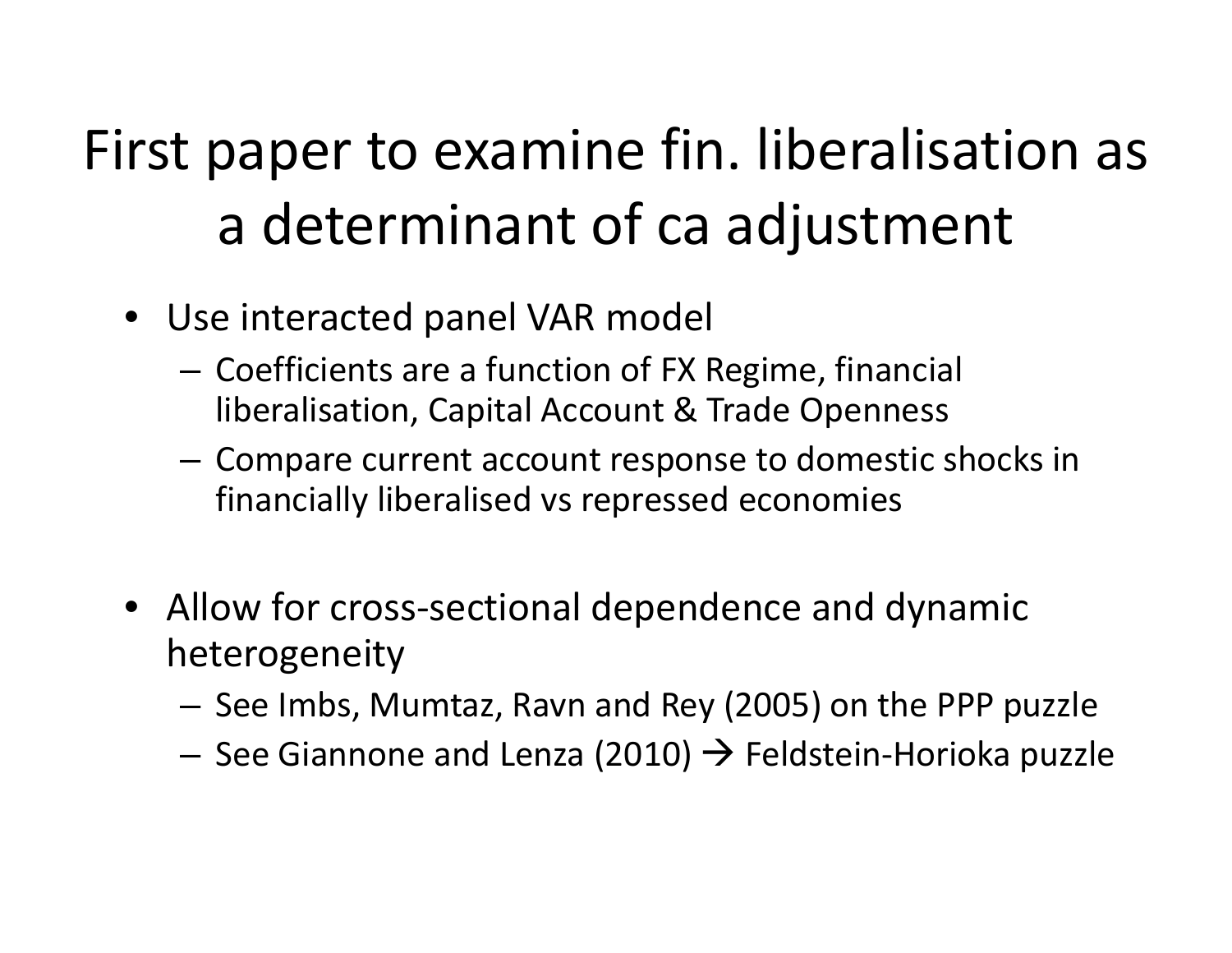The intertemporal model of the current account (Sachs, 1981)

• A Ricardian agent solves  $U_t = E_0 \sum_{t=0} \beta^t U(C_t^R - hC_{t-1})$  $B_{t+1} = (1 + r_t)B_t + Y_t - I_t - T_t - C_t^R$ 

where  $C_t^R$  is current ricardian agent consumption,  $C_{t-1}$  is past aggregate consumption,  $B_{t+1}$  is net stock of international bonds at the end of time t,  $Y_t/I_t/T_t$  is output/investment/taxes

•  $h \rightarrow h$  habits necessary for this model to fit the data (Gruber, 2004)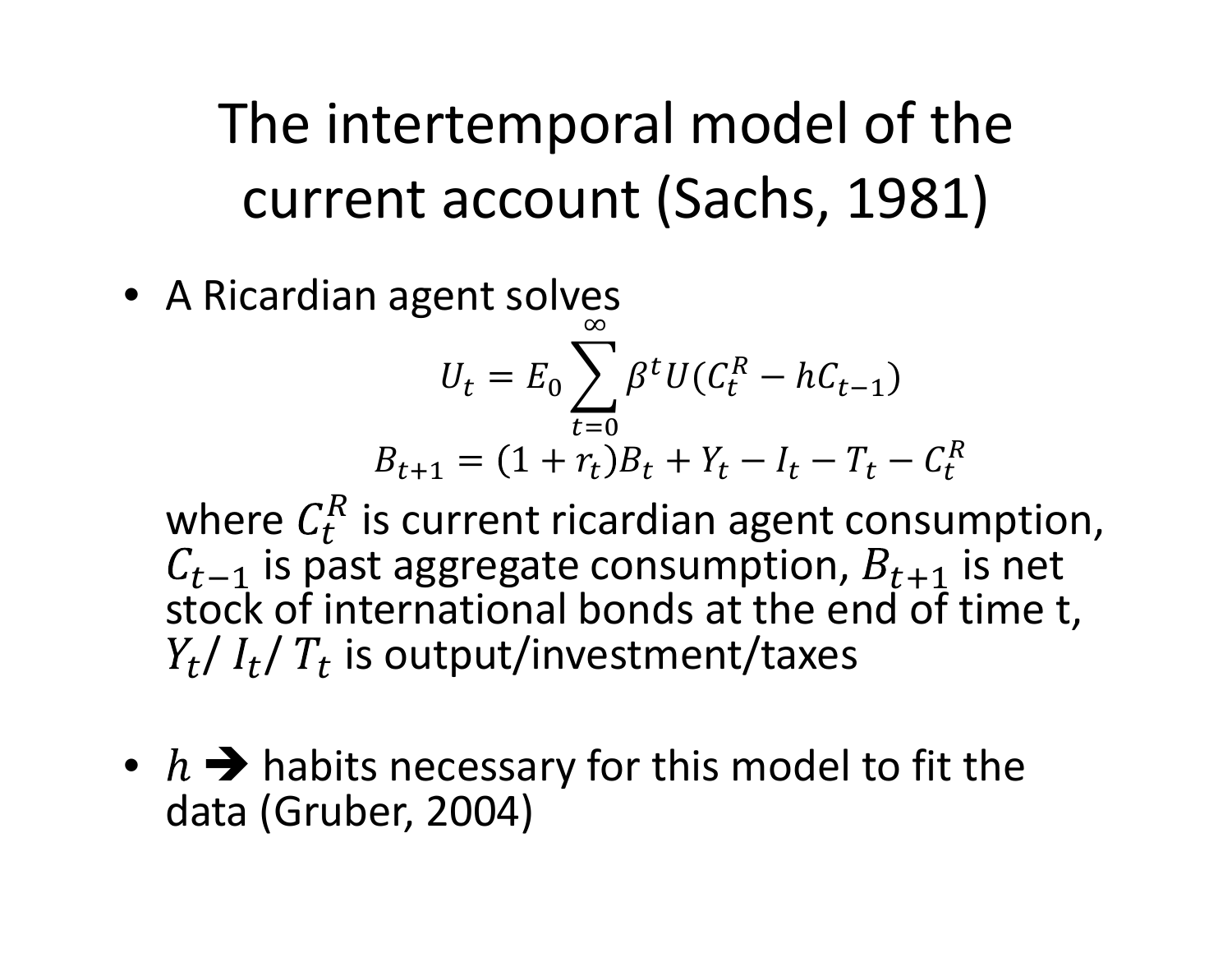## The intertemporal model of the current account - II

- Model financial liberalisation as a liquidity constraint.
- $\gamma$  fraction of agents are liquidity constrained:

 $C_t^{NR} = NO_t$  $NO_t = Y_t - I_t - G_t$ where  $NO<sub>t</sub>$  is net output

Studies that examine the impact of financial liberalisation on the domestic economy find that it tends to loosen the liquidity constraint

| Bayoumi (1993a) - Economic Journal      |
|-----------------------------------------|
| Bayoumi (1993b) - ReStat                |
| Japelli and Pagano (1994) - QJE         |
| Lewis (1997) - European Economic Review |
| Bandiera et al (2000) - ReStat          |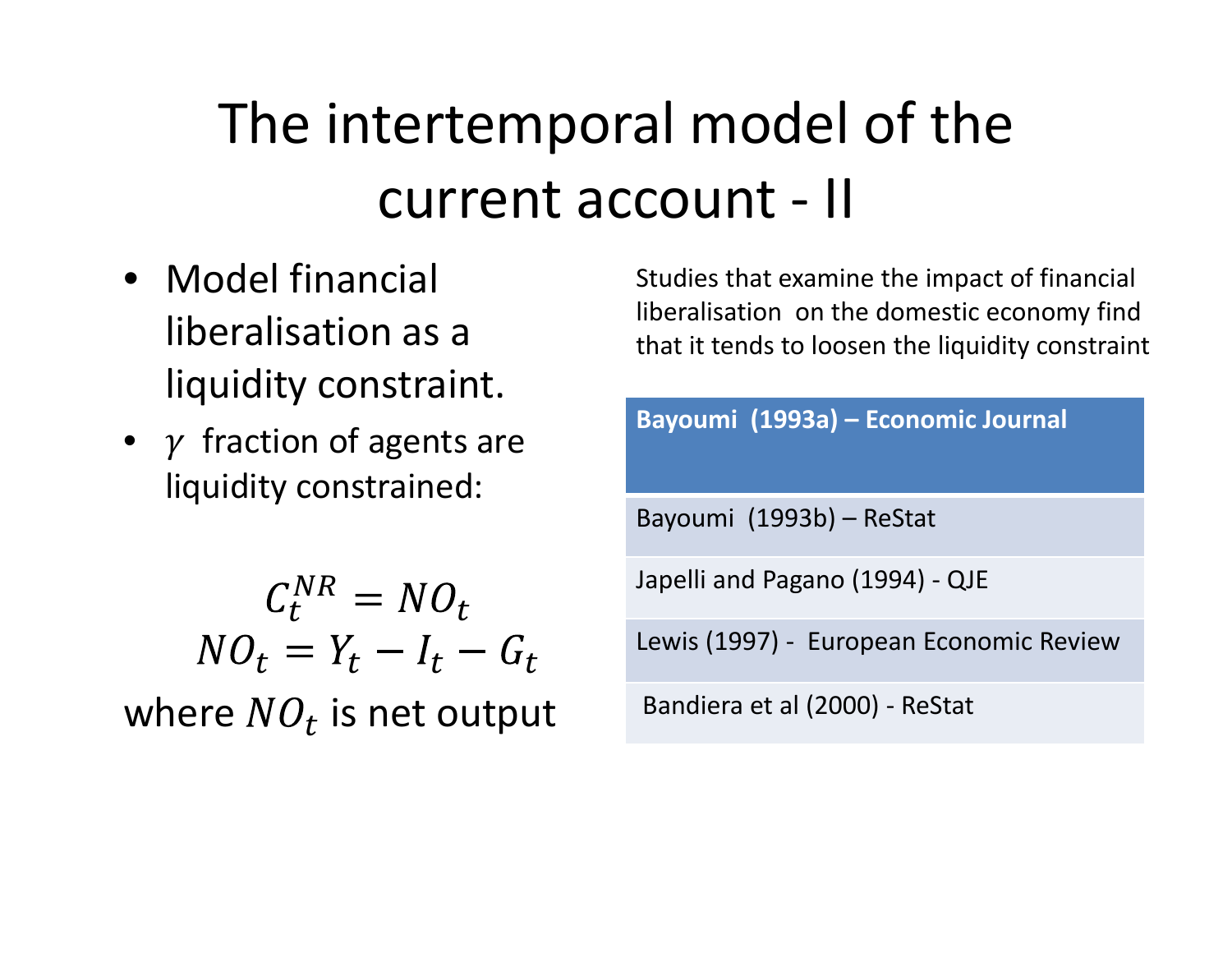# Intertemporal model of the current account - III

• With assumptions of external habits and constant world real interest rate, model can be solved as:

$$
\widetilde{ca}_t = (1 - \gamma)h\widetilde{ca}_{t-1} - (1 - hk)(1 - \gamma) \sum_{i=0}^{\infty} k^i E_t {\{\Delta \ln \widetilde{NO}_{t+i}\}}
$$

$$
+(1-\gamma)\Delta \ln \widetilde{N O_t} - hk(1-\gamma) \sum_{i=0}^{\infty} k^i (E_t - E_{t-1}) {\Delta \ln \widetilde{N O_{t+i}}} + f_t
$$

Where 
$$
ca_t = \frac{CA_t}{NO_t}
$$
,  $CA_t \equiv B_{t+1} - B_t$ ,  $\tilde{X}_t \equiv X_t - \overline{X}$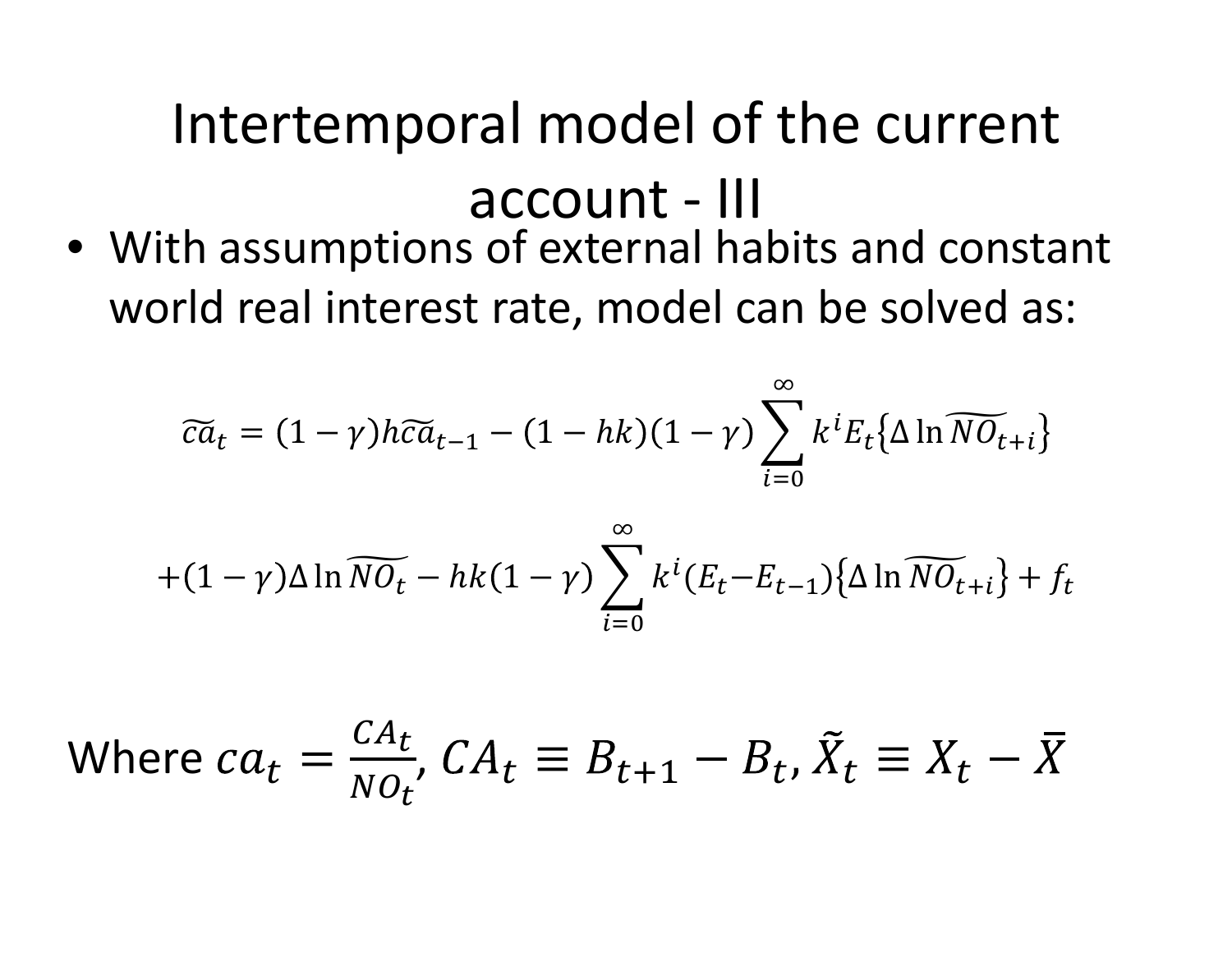# Intertemporal model of the current account ‐ IV

• Need to make assumption for  $\Delta \ln NO_t$  :

$$
-\ln\widetilde{NO}_t = \rho \ln \widetilde{NO}_{t-1} + \varepsilon_t
$$

- and the state of the state  $\Delta$  iii iv $\upsilon_t$   $\mu$  $\Delta$  iii iv $\upsilon_{t-1}$   $\tau$   $\upsilon_t$
- To show that:

| Impact of shock                                                | Impact of $\gamma$                                                             |
|----------------------------------------------------------------|--------------------------------------------------------------------------------|
| $\frac{\partial \widetilde{ca}_t}{\partial \varepsilon_t} > 0$ | $\frac{\partial \widetilde{ca}_t}{\partial \varepsilon_t \partial \gamma} < 0$ |
| $\frac{\partial \widetilde{ca}_t}{\partial x}<0$               | $\frac{\partial \widetilde{ca}_t}{\partial v_t \partial v} > 0$                |

- and the state of the state Consumption smoothing implies that temporary shock to  $\ln NO_t$  ( $\Delta \ln NO_t$ ) leads to a CA surplus (deficit)
- – $-$  Reaction becomes smaller with larger
	- With external habits, **persistence is smaller** as well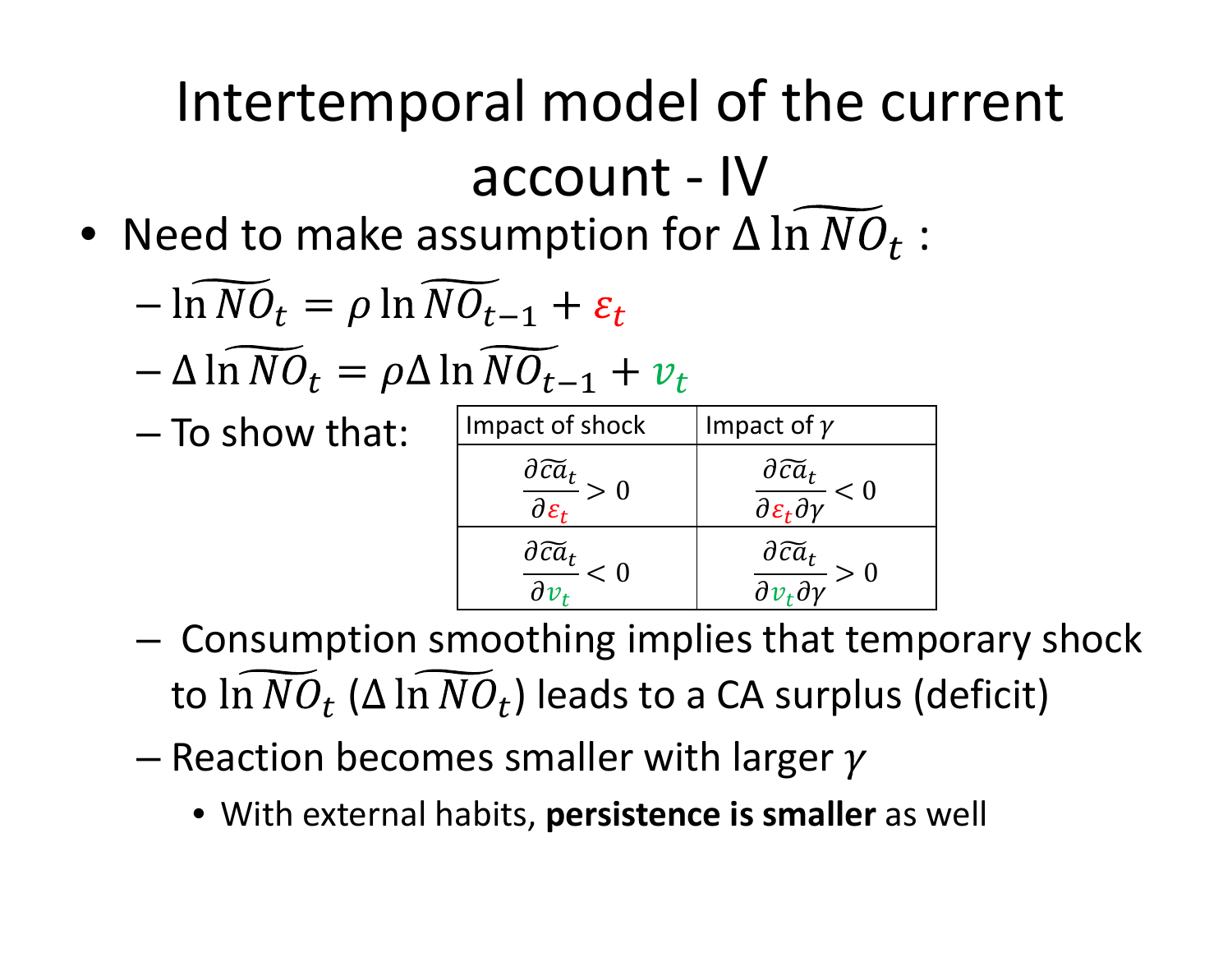## Empirical model

- Theory suggests that the degree of financial liberalisation (fraction of  $\gamma$  in the economy) should affect the current account response to shocks
- Test this idea with an interacted panel VAR model
	- Coefficients are <sup>a</sup> function of economic structure: FX regime; financial liberalisation index, KA and Trade openness
		- Can compare impulse responses for fin. liberalised vs repressed economy
	- Identification restrictions derived from intertemporal model of the current account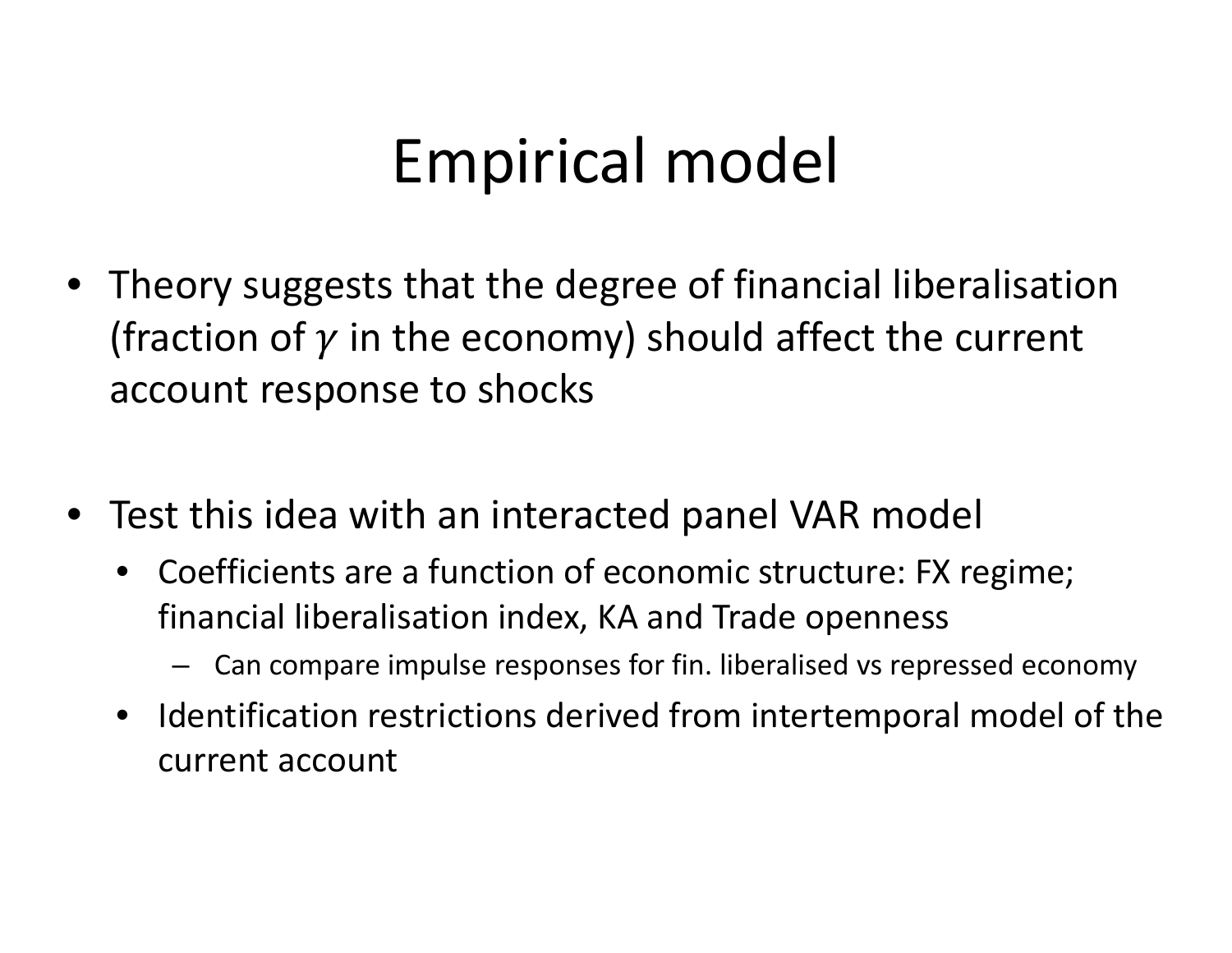### **Empirical model**

$$
\overbrace{\begin{bmatrix}1&0\\ \alpha_{0,c,t}^{2,1}&1 \end{bmatrix}}^{A_{0,c,t}} Y_{c,t} = \sum_{k=1}^{L} \overbrace{\begin{bmatrix} \alpha_{k,c,t}^{1,1} & \alpha_{k,c,t}^{1,2} \\ \alpha_{k,c,t}^{2,1} & \alpha_{k,c,t}^{2,2} \end{bmatrix}}^{A_{k,c,t}} Y_{c,t-k} + \begin{bmatrix} d_{1,c} & 0 \\ 0 & d_{2,c} \end{bmatrix} F_t + U_{c,t} (1)
$$

• Where 
$$
Y_{c,t} = \left[\frac{CA_t}{NO_t} \Delta \ln NO_t\right]
$$
;  $U_{c,t}$  is residual

- $F_t$  is unobserved common factor (accounts for latent global factors/cross-sectional dependence);
- Country-specific time-average removed from  $Y_{c,t}$
- Model estimated with Bayesian methods on annual data from 1973-2005 for 79 countries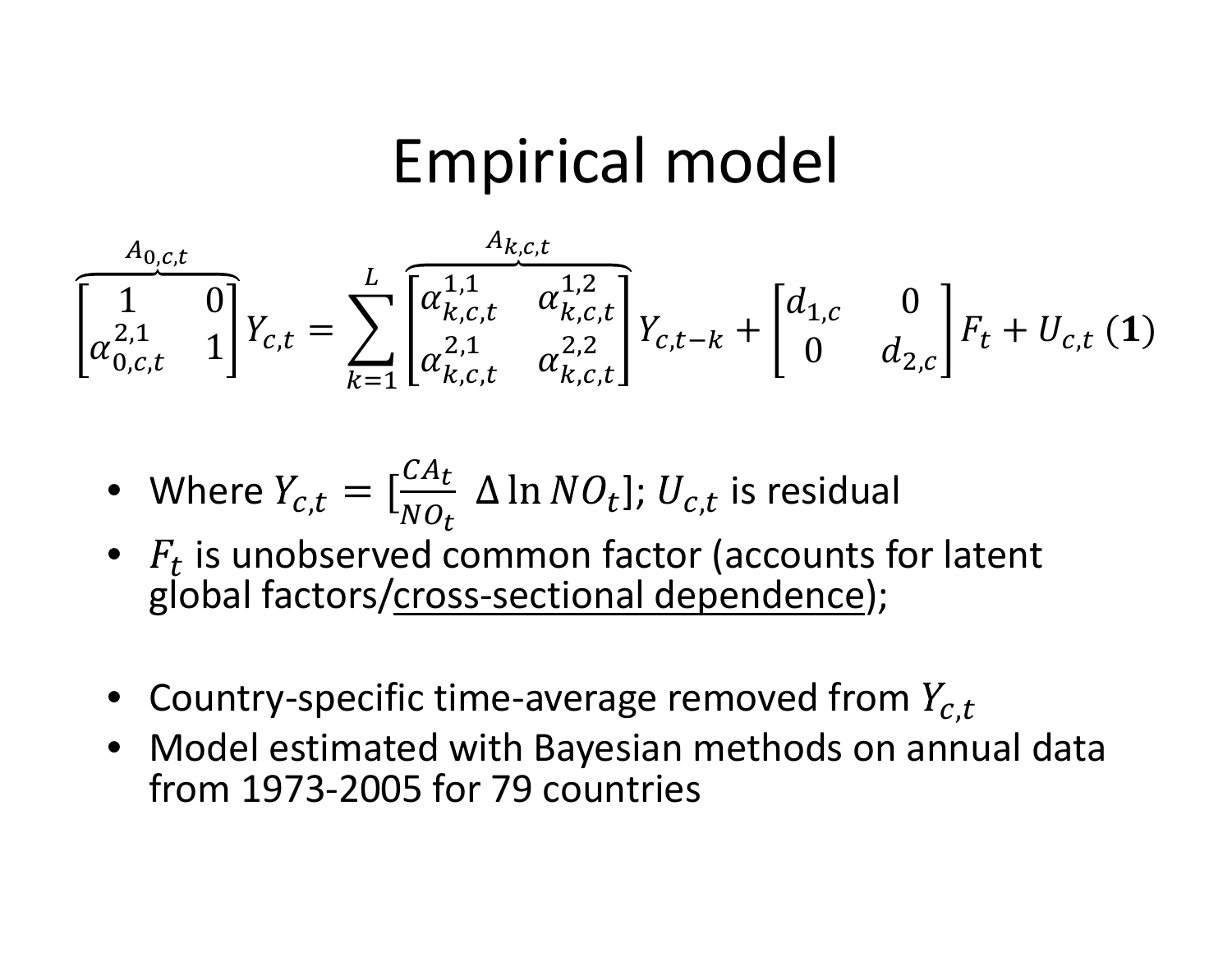## Empirical model (II)

- VAR coefficients depend on economic structure:
- $\bullet$   $\alpha_{k,c,t}^{\prime\prime}$  $\dot{\iota}$  ,  $\dot{\jmath}$  $k$ , $c,1$  $\boldsymbol{i}$  ,  $\boldsymbol{j}$  $k,c,2$  $\boldsymbol{i}$ ,  $\boldsymbol{j}$  $c,t$  ,  $P_{k,c,3}$  $\boldsymbol{i}$  ,  $\boldsymbol{j}$  $\bm c$  ,  $\bm t$  $k$ , $c,4$  $\dot{\iota}$  ,  $\dot{\jmath}$  $c$ , $t$  ,  $P_{k,c,5}$  $\boldsymbol{i}$  ,  $\boldsymbol{j}$ ,௧ **(2)**
	- – $- \, FL_{c,t} \bigrightarrow$  Financial liberalisation (Abiad et al, 2010)
	- – $-KA_{c,t}$   $\rightarrow$  Chinn-Ito Capital account index
	- – $-FXR_{c,t}$   $\blacktriangleright$  Exchange Rate Regime (Ilzetzki, Reinhart and Rogoff, 2013; IMF AER)
	- – $-{\it TR}_{c,t}{\bf\bigl\rightarrow S}$  5 year moving average of (Imports+Exports)/GDP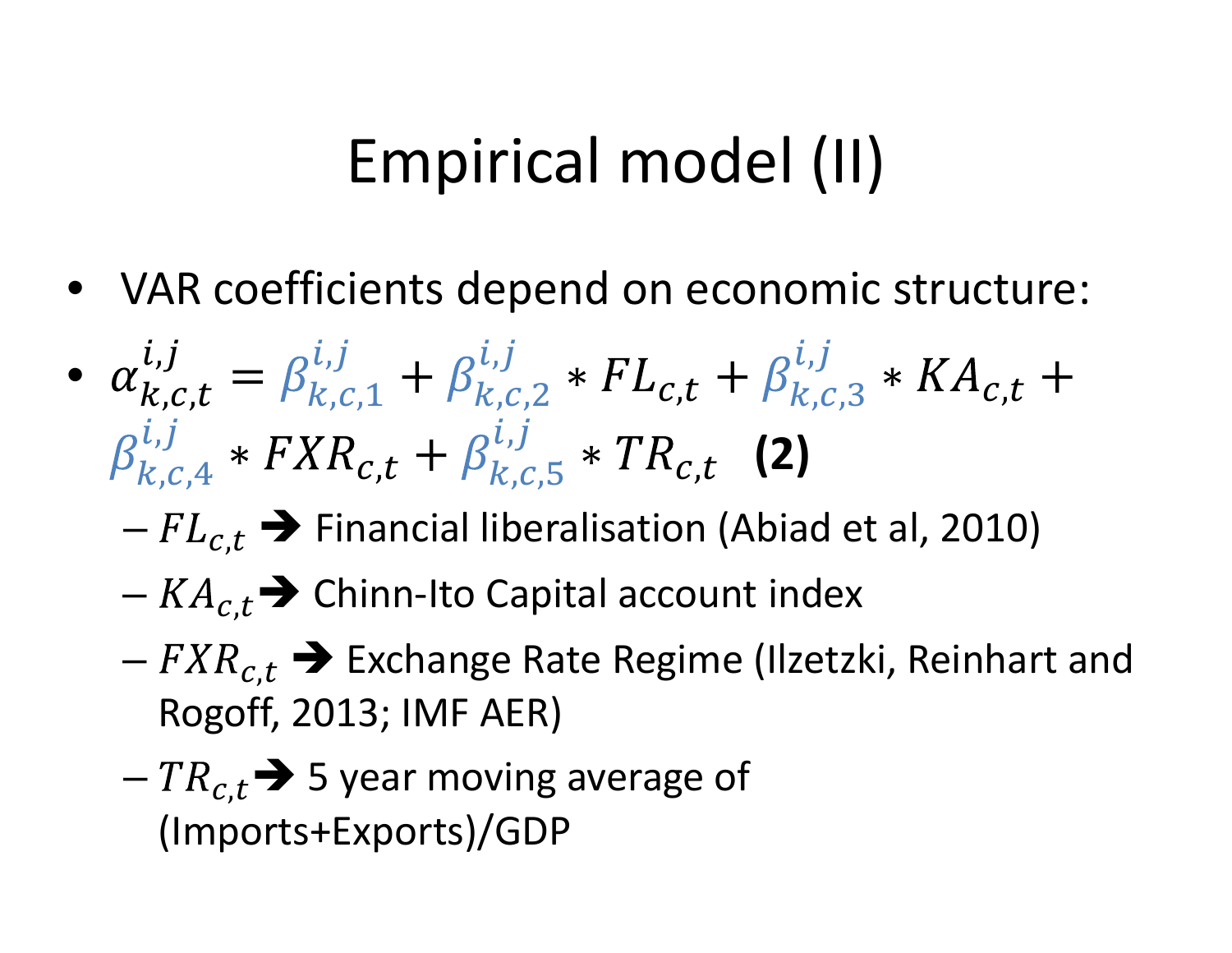## Empirical Model (III)

• Plugging (2) in to (1) yields:

$$
Y_{c,t} = \sum_{w=1}^{W} \sum_{k=1}^{L} \overline{\begin{bmatrix} \beta_{k,c,w}^{1,1} & \beta_{k,c,w}^{1,2} \\ \beta_{k,c,w}^{2,1} & \beta_{k,c,w}^{2,2} \end{bmatrix}} Y_{c,t-k} Z_{c,t}(w) + \sum_{w=1}^{W} \overline{\begin{bmatrix} 0 & 0 \\ \beta_{0,c,w}^{2,1} & 0 \end{bmatrix}} Y_{c,t} Z_{c,t}(w) + \sum_{w=2}^{W} H_w Z_{c,t}(w) + D_c F_t + U_{c,t}
$$

- $Z_{c,t} = [1 \; FL_{c,t} \; FXR_{c,t} \; KA_{c,t} \; TR_{c,t}]$
- $\bullet~$  Previous work pools (I.e.  $B_{w,k,c}$ = $B_{w,k}$  )
	- $-$  Estimates may suffer from dynamic heterogeneity bias (Pesaran and Smith, 1995)
- $\bullet$  We assume that  $B_{w,k,c}{\thicksim}N(B_{w,k},{\lambda}L_{c})$ 
	- λ (degree of dynamic heterogeneity) sampled from inverse ‐Gamma distribution as in Jarocinski (2010)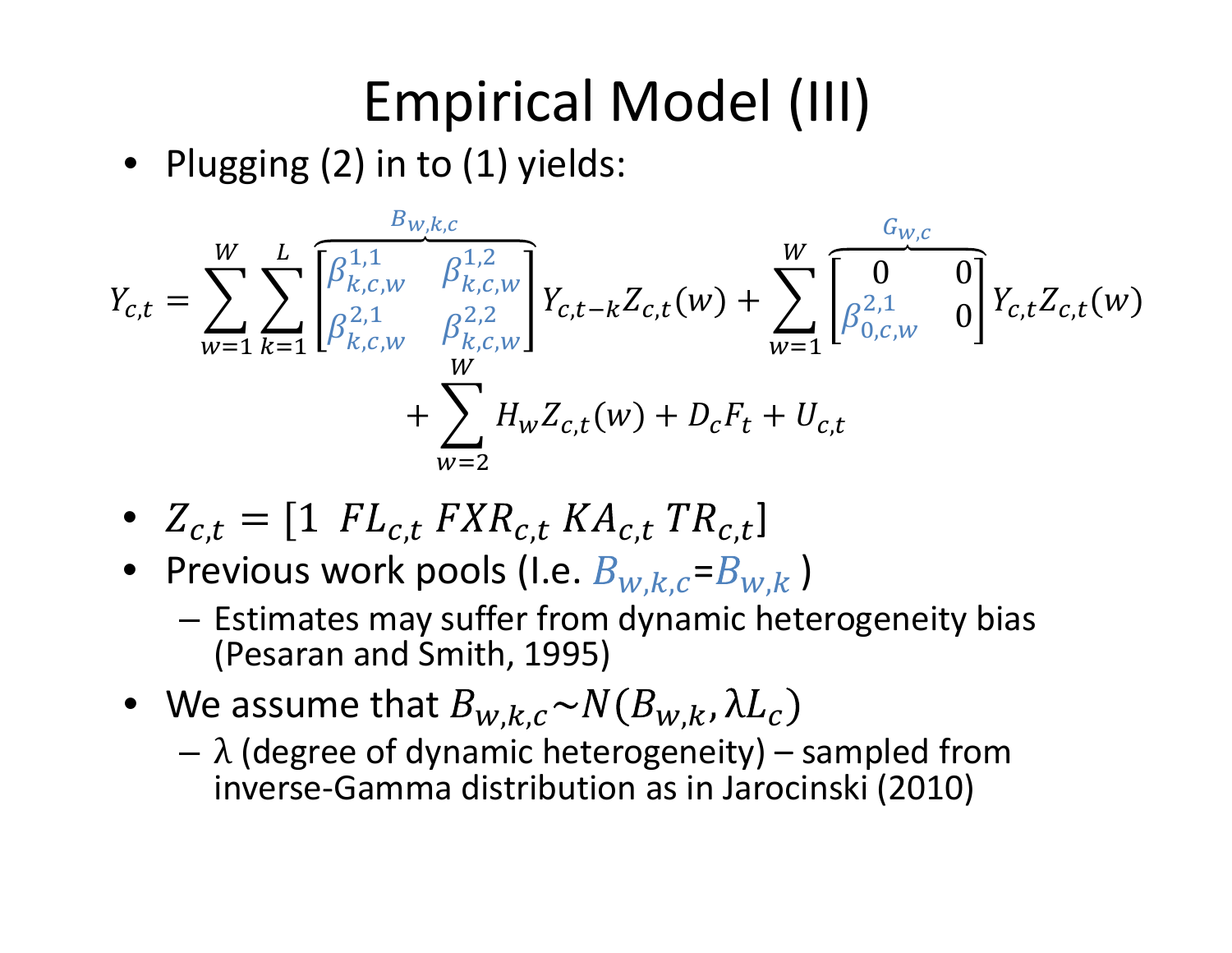## Identification

• Recall that theory implies:

| Impact of shock $\widehat{1n\,N\mathcal{O}_t}$ ' shock | Impact of shock ' $\Delta \widetilde{\ln NO_t}$ ' shock |
|--------------------------------------------------------|---------------------------------------------------------|
| $\frac{\partial \widetilde{ca}_{t}}{\cdot}$            | $\frac{\partial \widetilde{ca}_t}{\cdot}$               |

- Which can easily be translated into sign identification restrictions (Uhlig, 2005; Canova and De Nicolo, 2002):

| Variable                   | Level LN NO shock | Difference LN NO shock |
|----------------------------|-------------------|------------------------|
| $\Delta \ln NO_t$          | > ()              |                        |
| $\frac{CA_t}{2}$<br>$NO_t$ | > 0               | $\leq$ ()              |

- Restrictions also consistent with output and CA response following temporary (growth rate) productivity shock [See Fourier and Koske, 2010; Enders and Mueller, 2009].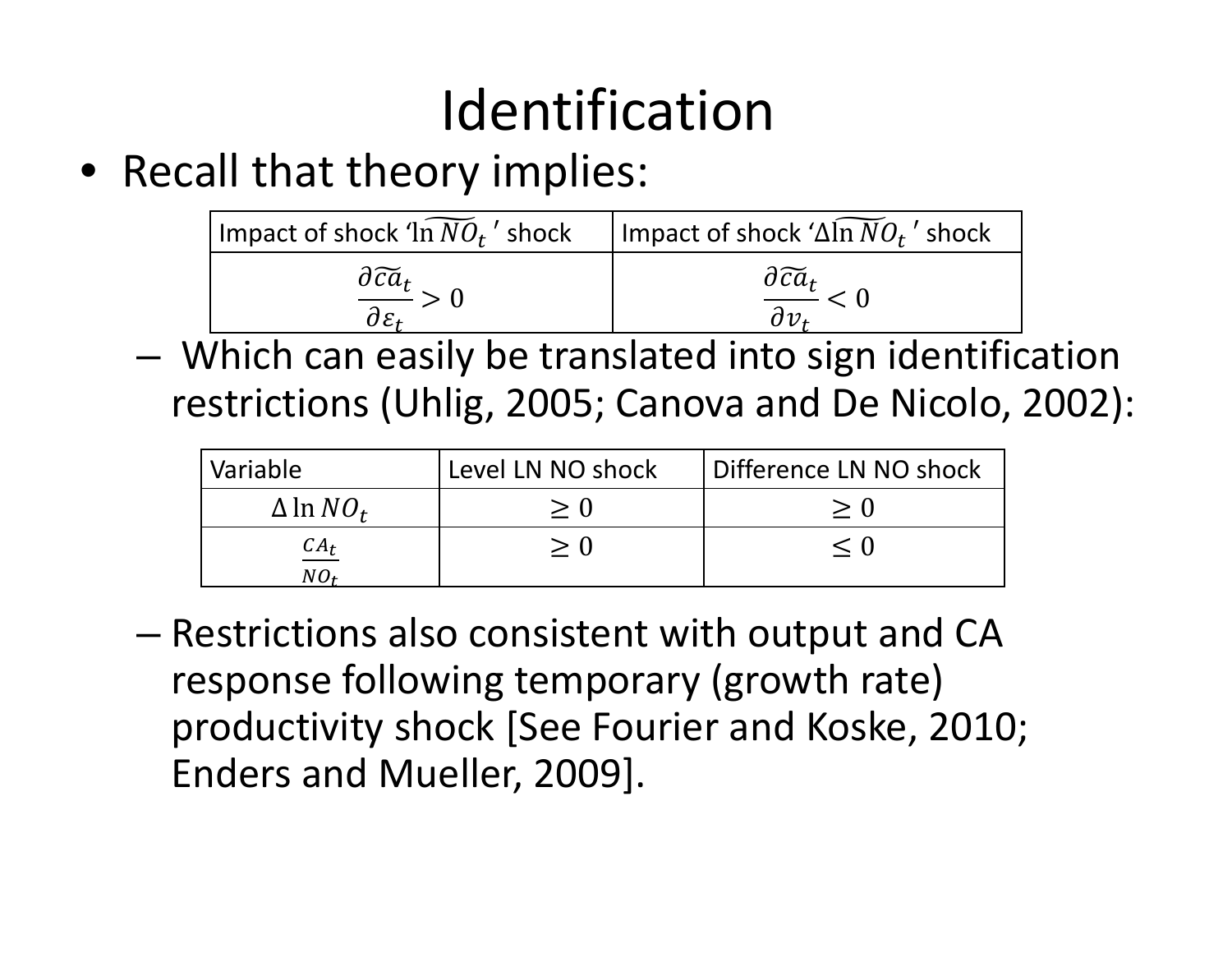# Inference

- $\bullet$  To answer: Does Financial liberalisation affect the reaction of CA to Net Output shocks?
- Approach:
	- 1) Obtain VAR Coefficients for financially liberalised economy:  $\alpha_{k,c,t}^{i,j,FinLib} = \beta_{k,c,1}^{i,j} + \beta_{k,c,2}^{i,j} * FL_{c,t}^{High} + \beta_{k,c,3}^{i,j} * KA_{c,t}^{Mean} + \beta_{k,c,4}^{i,j} *$  $FXR_{c,t}^{Mean} + \beta_{k,c,5}^{i,j} * TR_{c,t}^{Mean}$ 
		- Compute impulse responses to both types of shocks
	- 2) Obtain VAR Coefficients for financially repressed economy:  $\alpha_{k.c.t}^{i,j,FinRep} = \beta_{k.c.1}^{i,j} + \beta_{k.c.2}^{i,j} * FL_{c.t}^{Low} + \beta_{k.c.3}^{i,j} * KA_{c.t}^{Mean} + \beta_{k.c.4}^{i,j} *$  $FXR_{c,t}^{Mean} + \beta_{k,c}^{i,j} * TR_{c,t}^{Mean}$ 
		- Compute impulse responses to both types of shocks
	- Compare distribution of impulse responses from 1) and 2) to asses if current account reaction changes
		- $\bullet$ Net output shocks always normalised to 1 upon impact.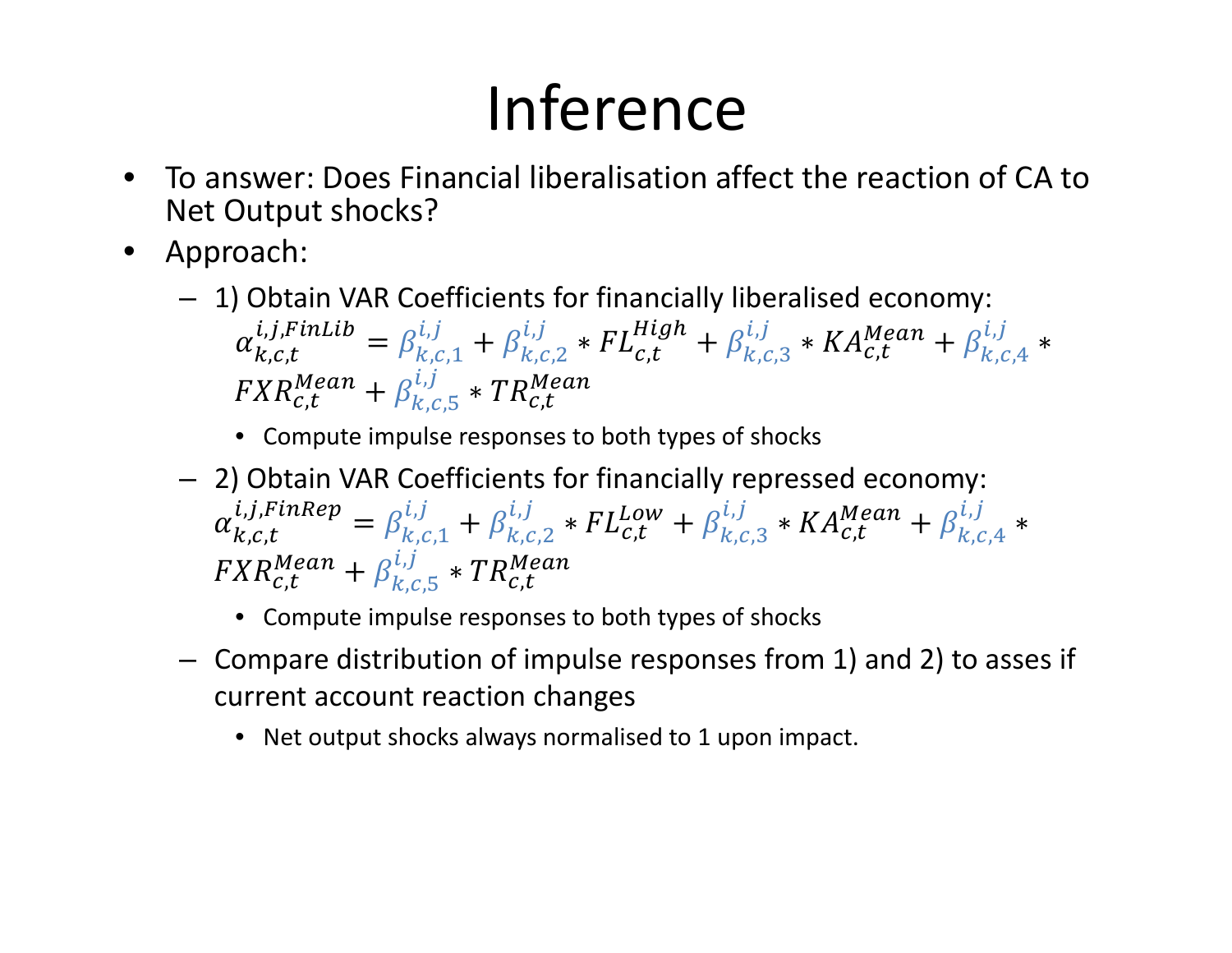#### Results - Financial Lib./ Level LN NO shock

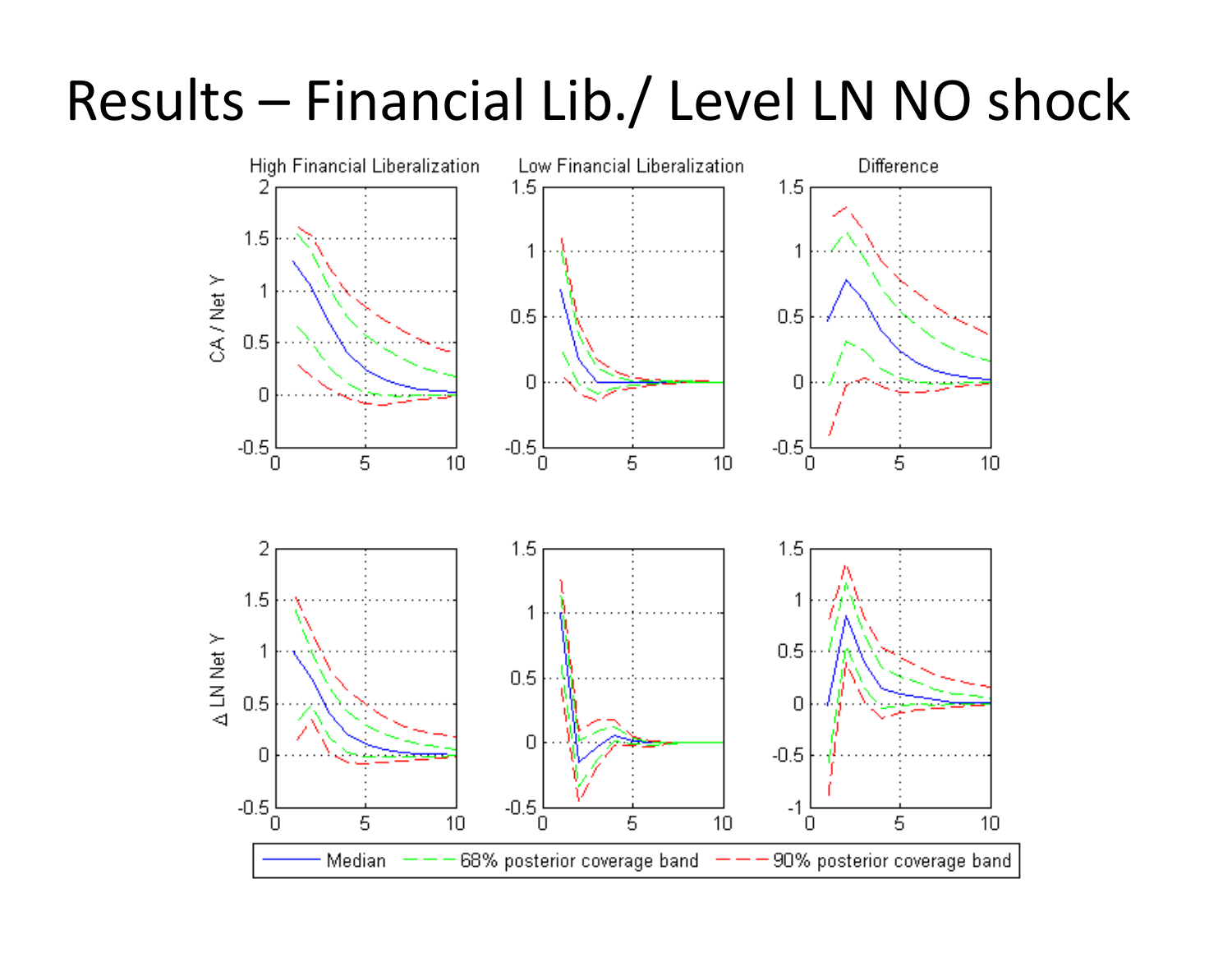#### Results - Financial Lib./ Diff. LN NO shock

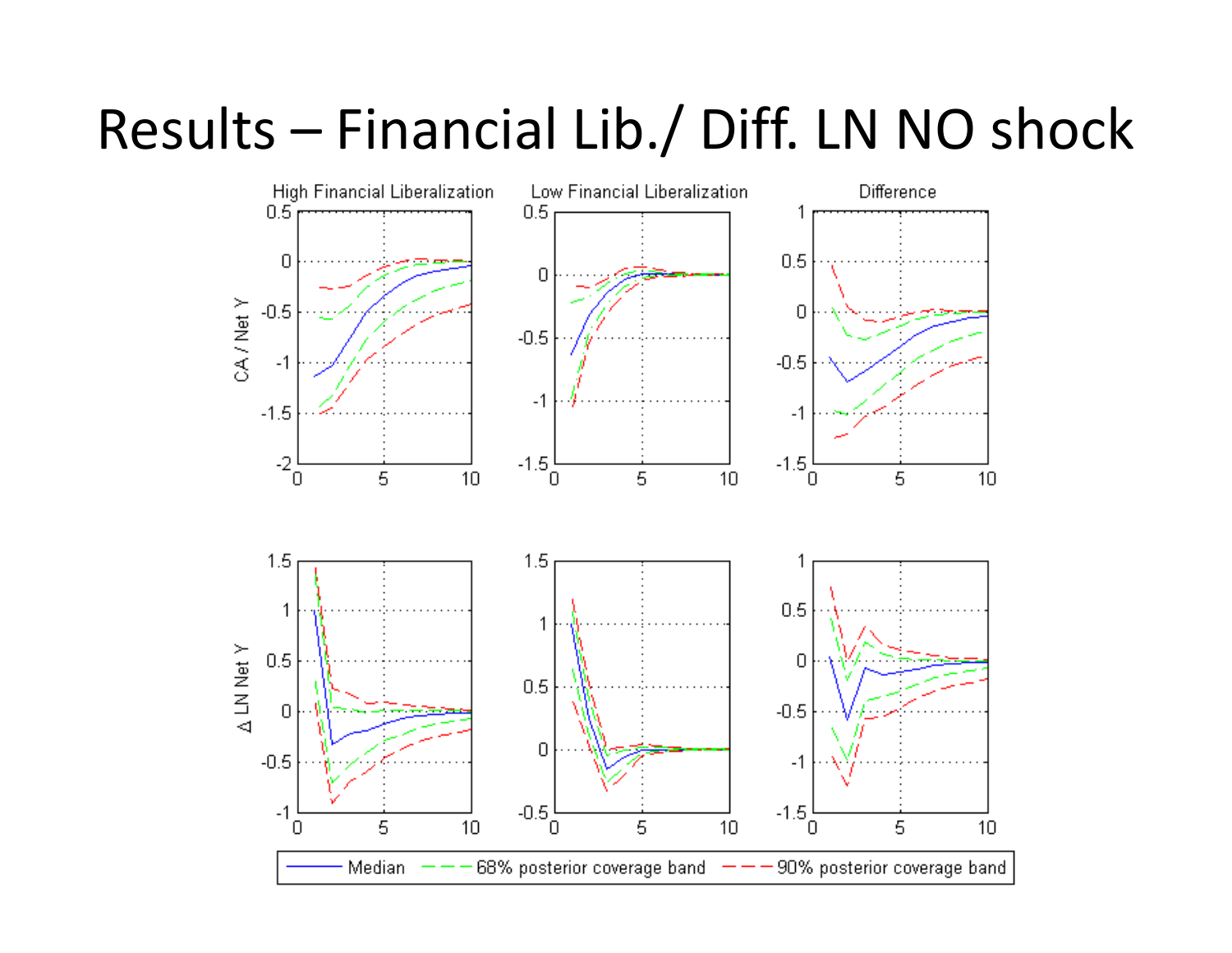### Results - KA OPEN/ Level LN NO shock

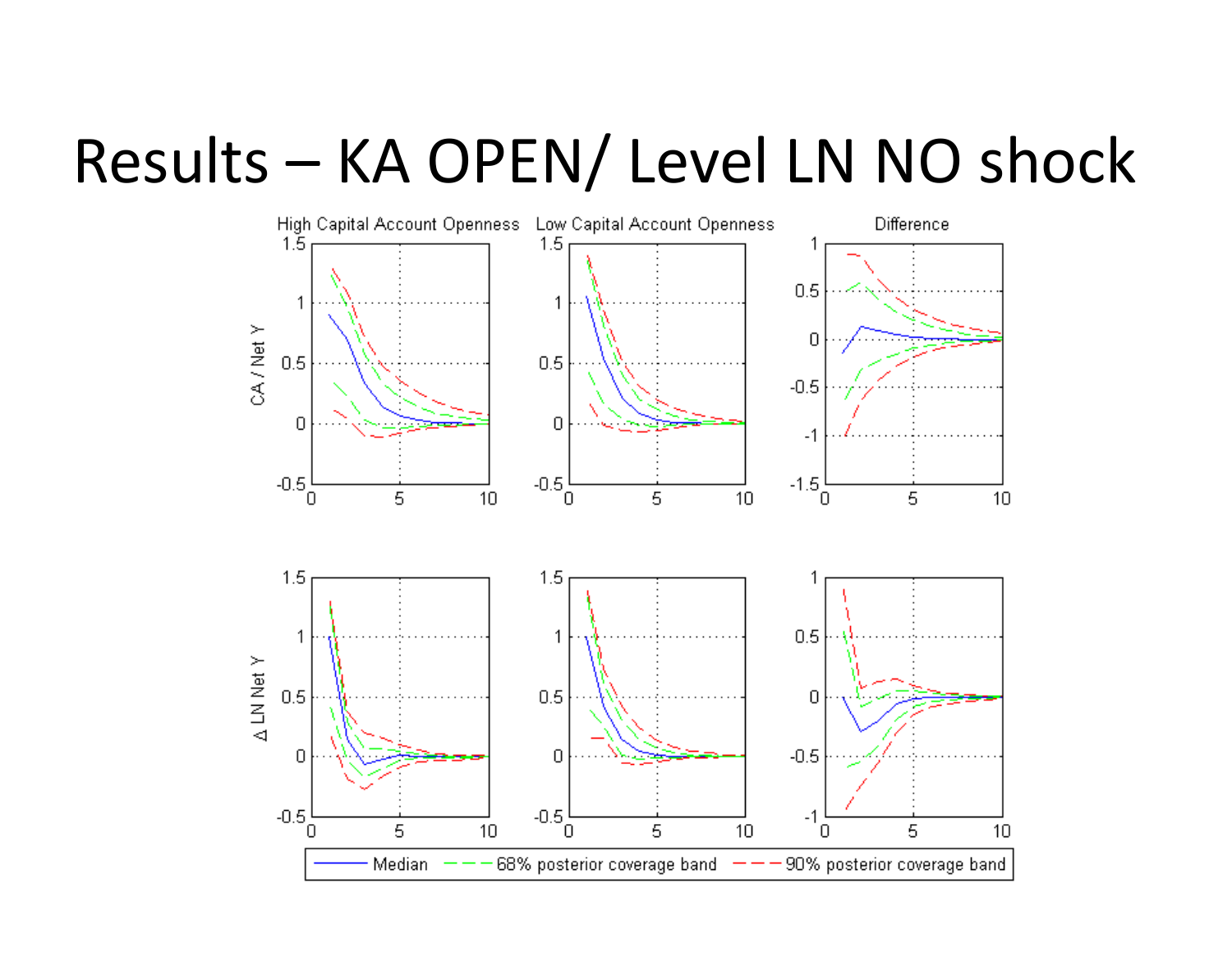#### Results - KA OPEN/ Diff. LN NO shock

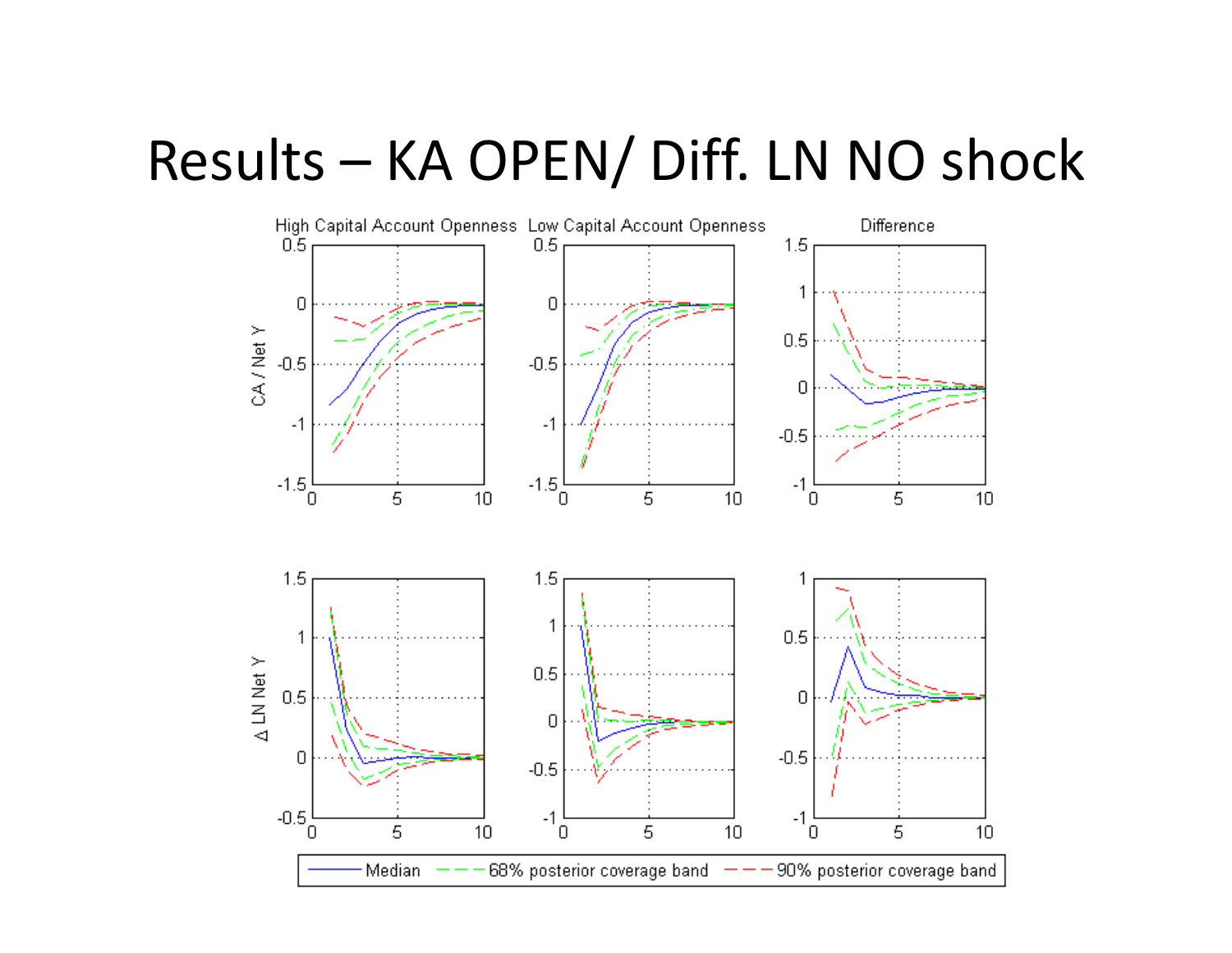#### Results - FX Regime/ Level LN NO shock

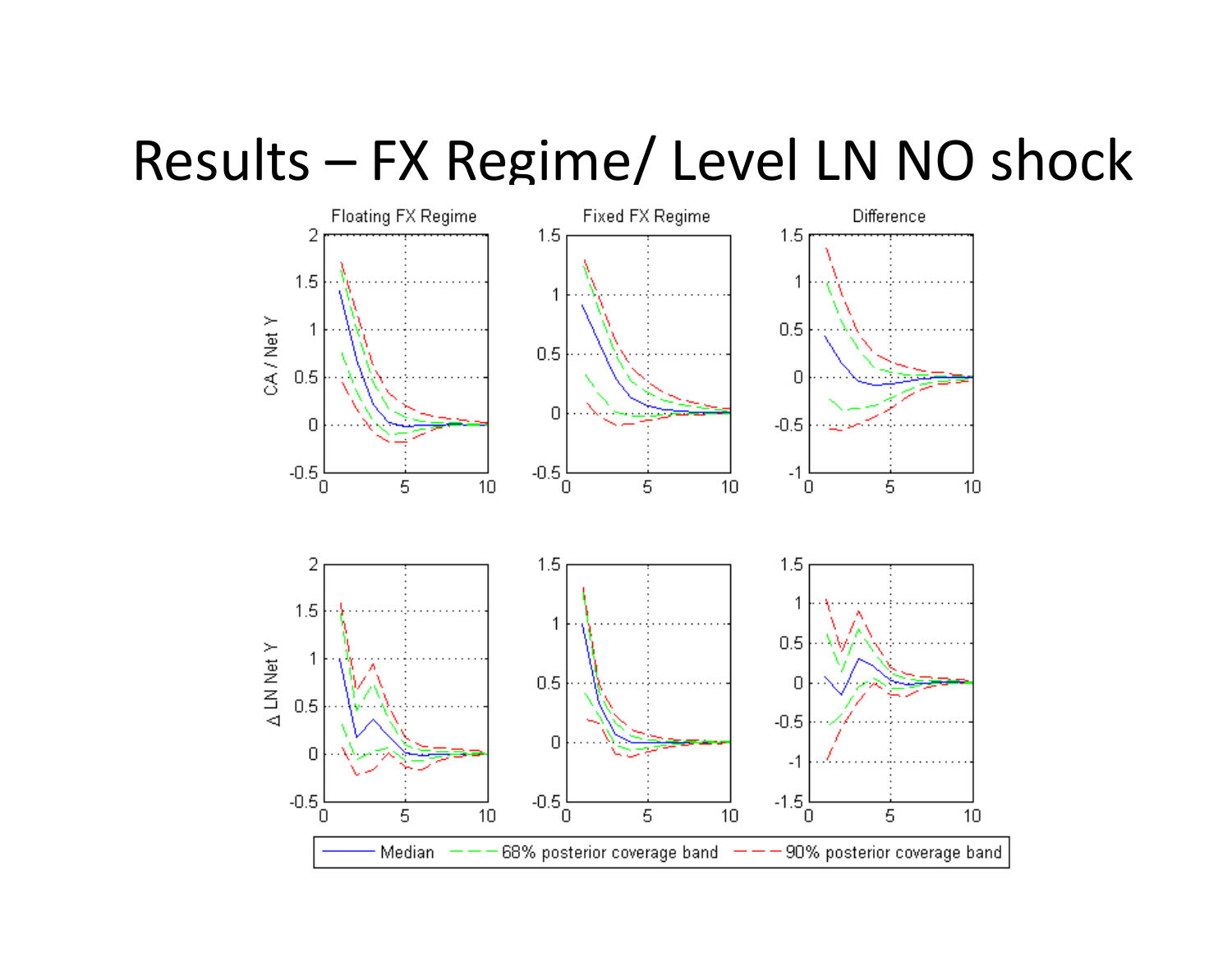#### Results - FX Regime/ Diff. LN NO shock

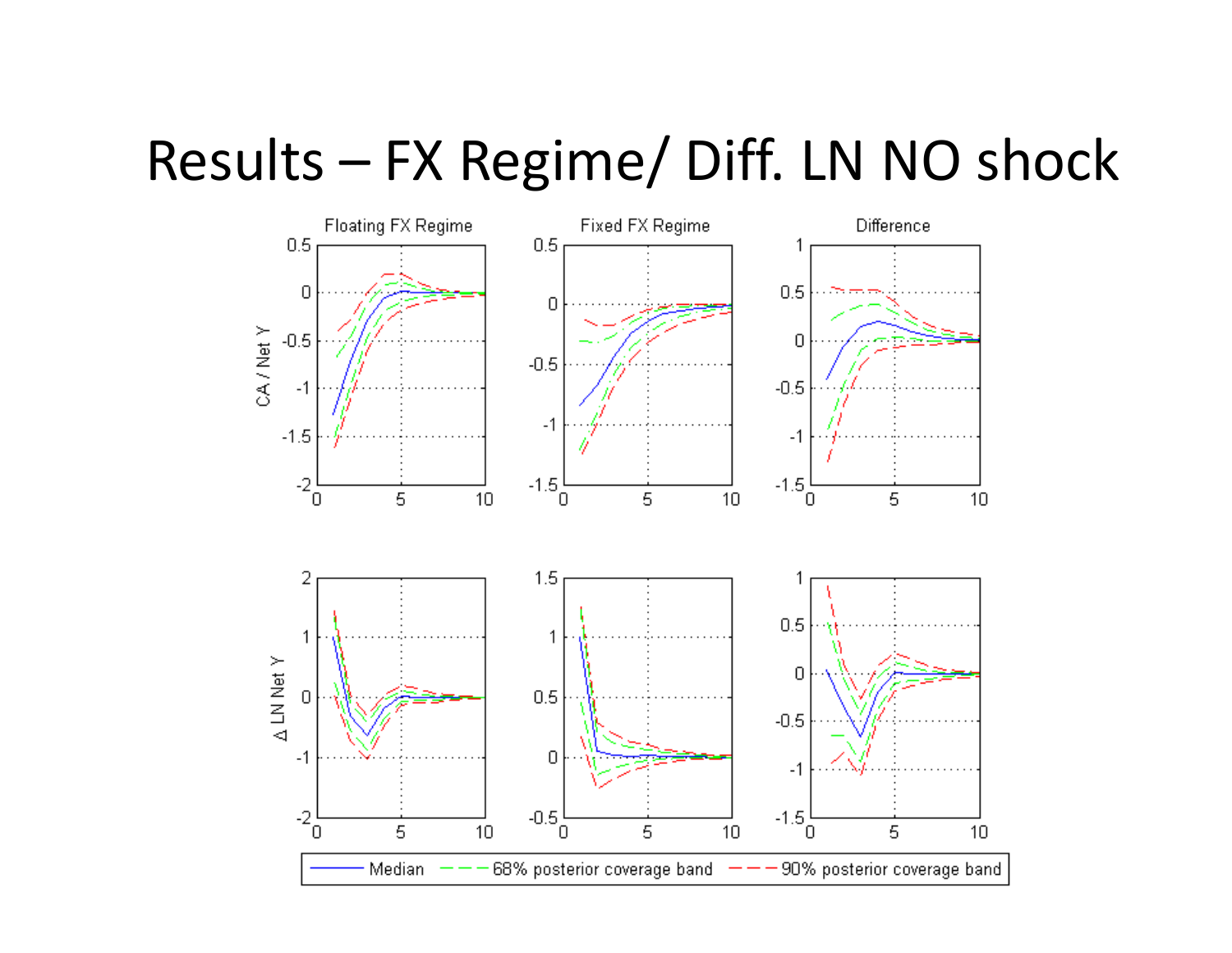#### Results - Trade Open/ Level LN NO shock

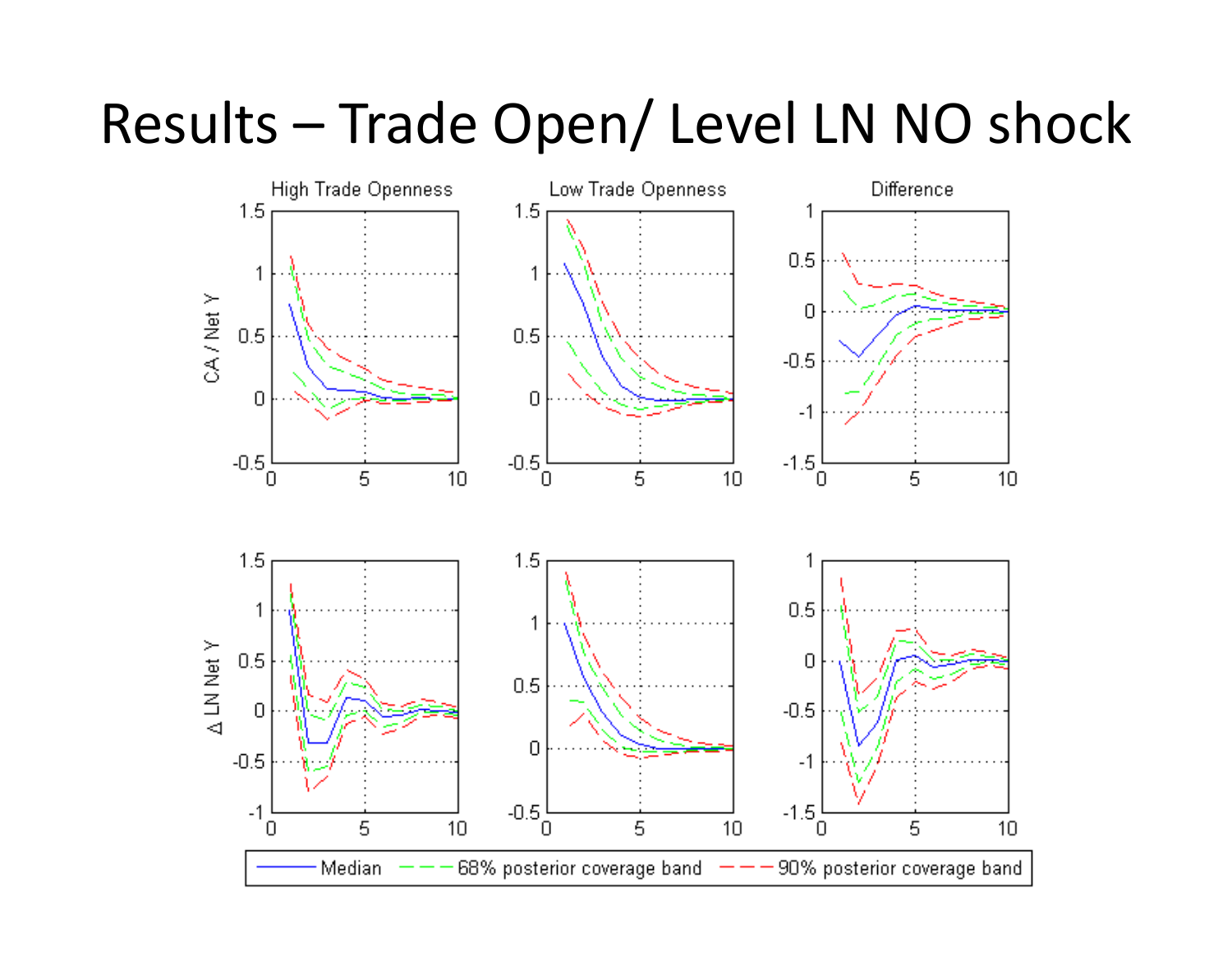#### Results - Trade Open/ Diff. LN NO shock

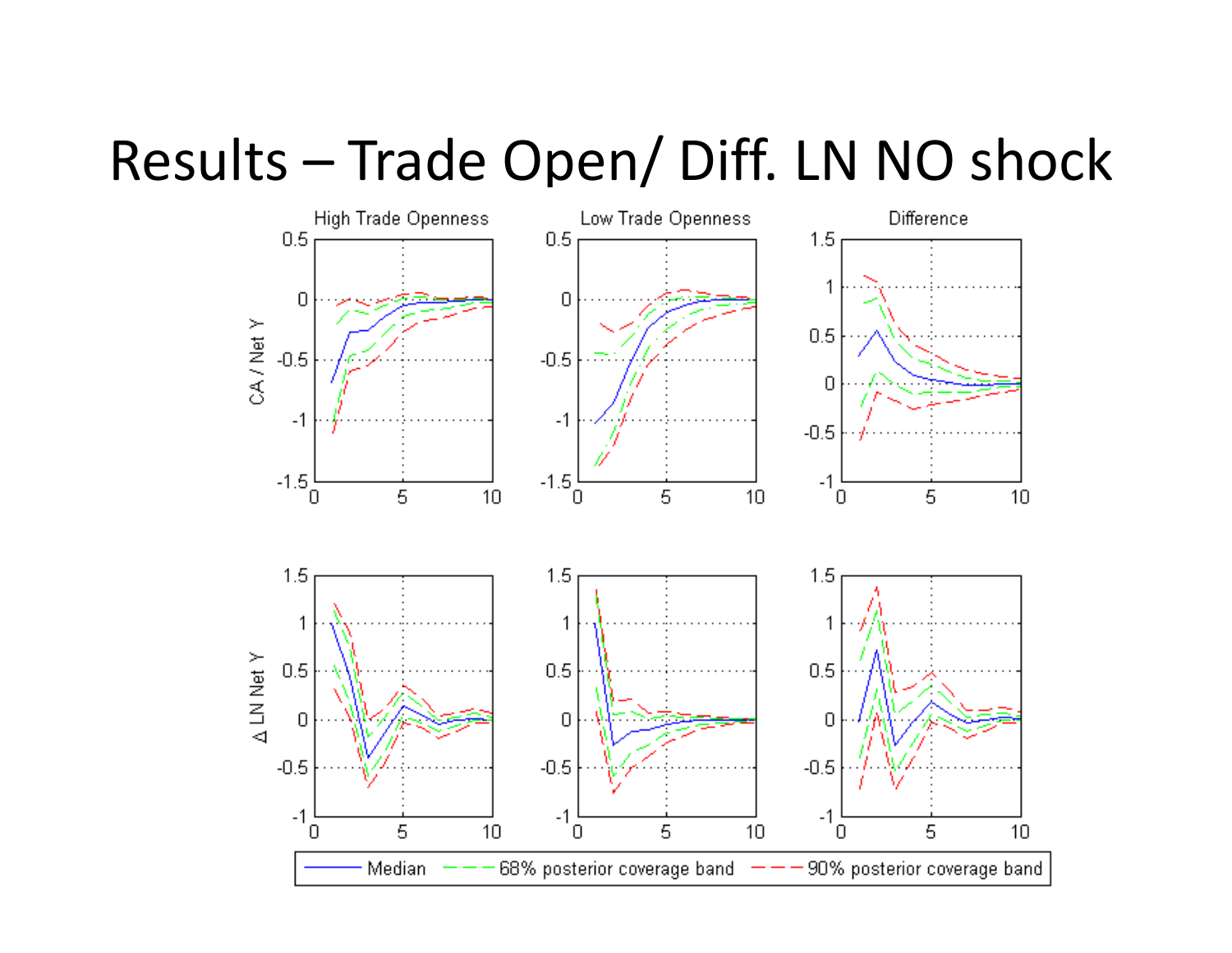#### Robustness

- Results are robust to:
	- – Use different FX Regime classification (IRR– Raw vs Fine Classification/ IMF AER)
	- – $-$  Including Financial development (credit/GDP) as additional economic structure variable
	- – Assuming Cross‐sectional independence [leads to larger CA/NO responses]
	- –Pooling [leads to more persistent responses]